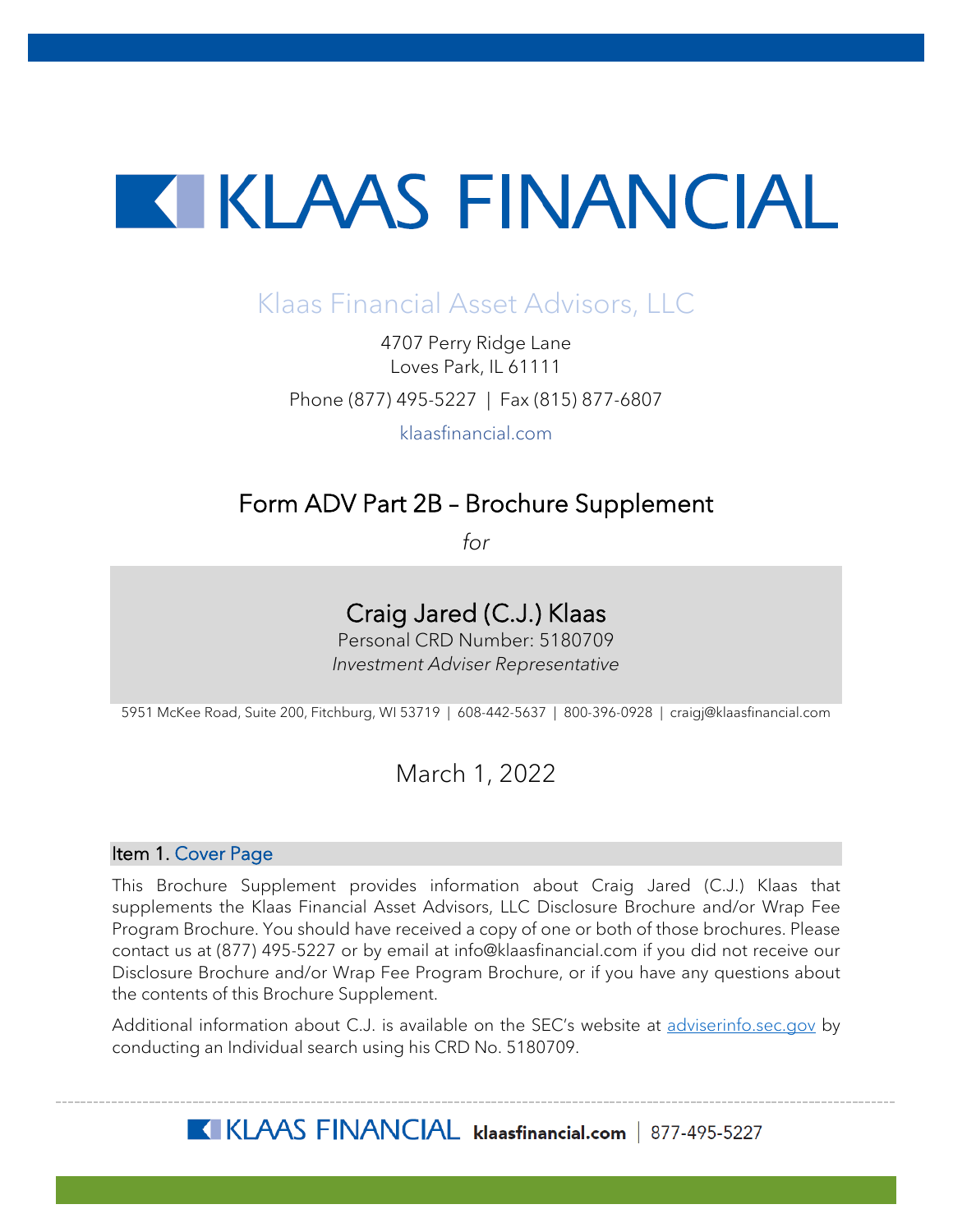

#### Item 2. Educational Background and Business Experience

Born: 1983

#### Educational Background

 $\triangleright$  Bachelor of Arts (2006) - Economics, University of Washington

#### Business Background

|   | March 2007 - Present         | Klaas Financial Asset Advisors, LLC<br>Investment Adviser Representative  |
|---|------------------------------|---------------------------------------------------------------------------|
|   | July 2020 - September 2020   | Securities America, Inc.<br>Registered Representative                     |
| ➤ | February 2007 - July 2020    | Investacorp, Inc.<br>Registered Representative                            |
|   | October 2007 - November 2015 | <b>Investacorp Advisory Services</b><br>Investment Adviser Representative |

#### Item 3. Disciplinary Information

C.J. has no disciplinary information to disclose.

#### Item 4. Other Business Activities

C.J. is licensed to offer insurance products through various insurance companies. Clients are not obligated to purchase insurance products through C.J. However, if clients choose to do so, then he will receive a commission, and a conflict of interest exists.

#### Item 5. Additional Compensation

C.J. has an ownership interest in Klaas Financial Asset Advisors, LLC, and receives economic benefit from the overall profitability of the firm. In addition, he receives a salary and bonuses from his employment with the firm. C.J. does not receive any additional compensation from non-clients for providing advisory services.

#### Item 6. Supervision

Craig Jared (C.J.) Klaas, President and Chief Financial Officer, and Maleeah L. Wernsing-Cuevas, Chief Executive Officer, are majority owners and executive officers of Klaas Financial